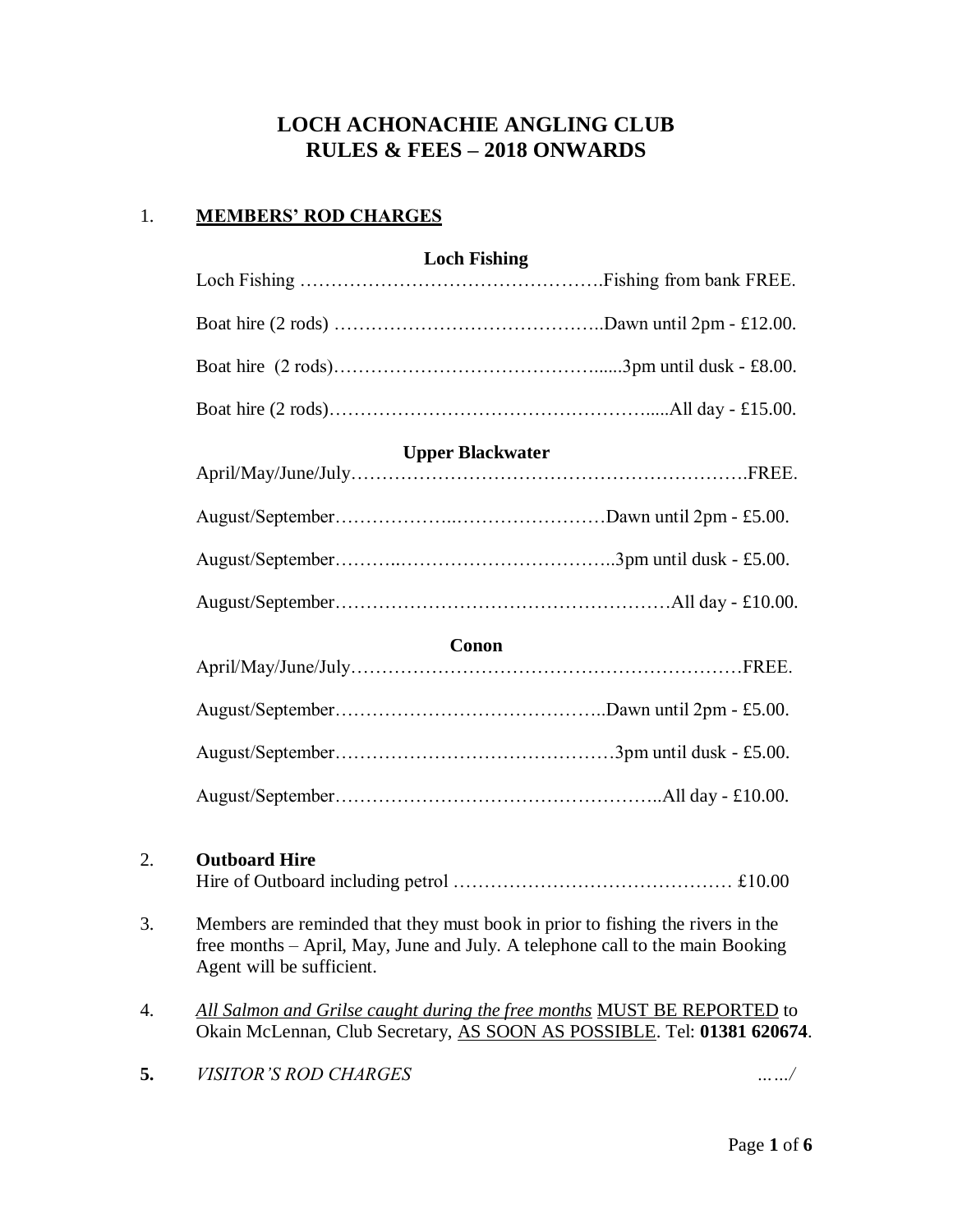# **5. VISITOR'S ROD CHARGES**

# *Loch Fishing Permit Cost per angler*

# *Outboard Hire*

|--|--|--|--|

# *Rivers : Upper Blackwater & Upper Conon*

| $April/May \dots 10.00$                                                                                                                            |  |  |  |  |
|----------------------------------------------------------------------------------------------------------------------------------------------------|--|--|--|--|
| $April/May \dots 10.00$                                                                                                                            |  |  |  |  |
| $April/May \dots \dots \dots \dots \dots \dots \dots \dots \dots \dots \dots \dots \dots \dots \dots All day \qquad - £15.00$                      |  |  |  |  |
|                                                                                                                                                    |  |  |  |  |
|                                                                                                                                                    |  |  |  |  |
|                                                                                                                                                    |  |  |  |  |
|                                                                                                                                                    |  |  |  |  |
|                                                                                                                                                    |  |  |  |  |
|                                                                                                                                                    |  |  |  |  |
| All Salmon and Grilse caught during the free months MUST BE REPORTED to<br>Okain McLennan, Club Secretary, AS SOON AS POSSIBLE. Tel: 01381 620674. |  |  |  |  |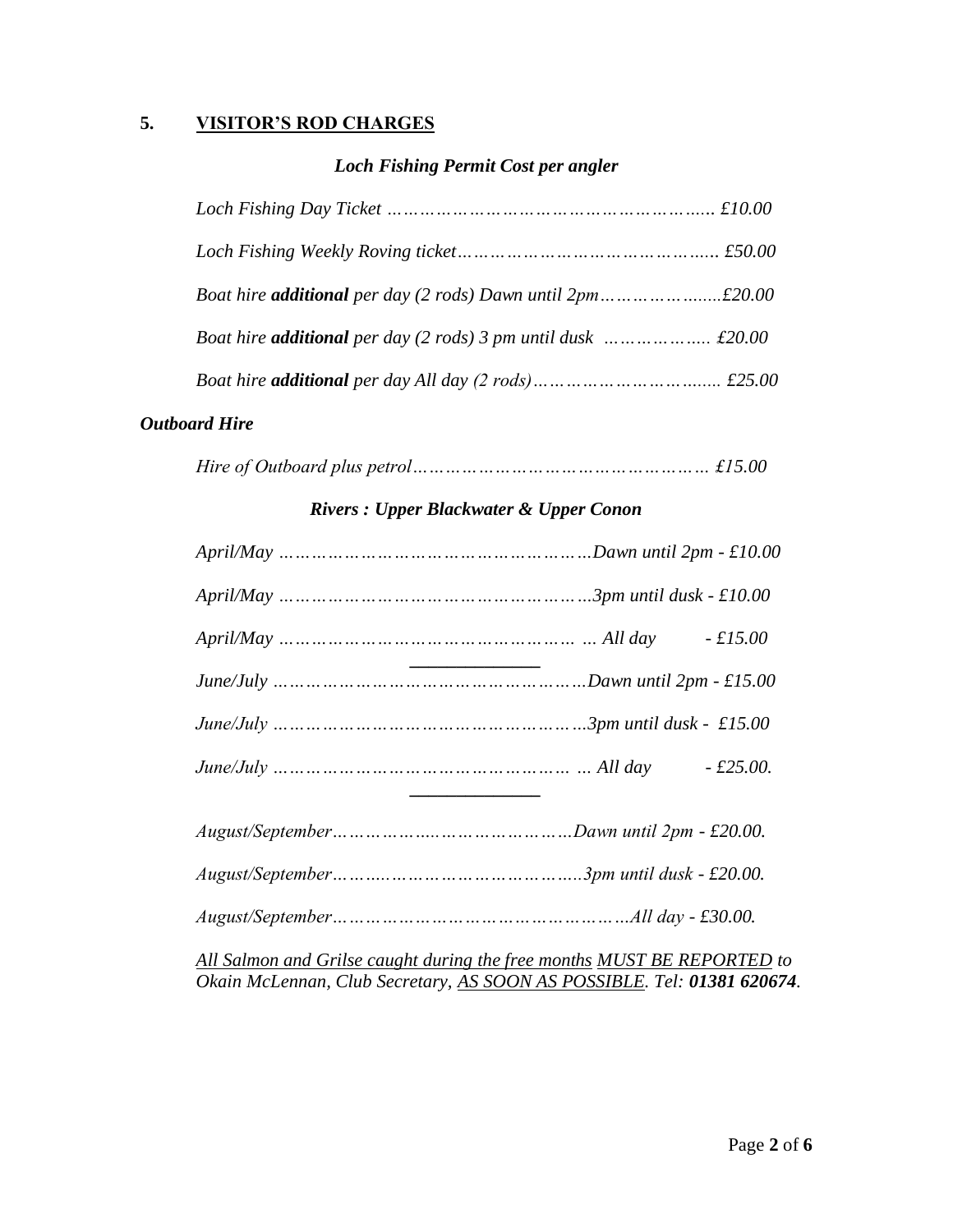## **CONSERVATION MEASURES AND CATCH LIMITS**

- 6. **Catch and release** is actively encouraged by the Club. In accordance with Scottish Government legislation, all salmon must be returned up and until 1 May. In our waters this is extended until 31 May. Accordingly, all salmon caught in Club waters up to 31 May **must be returned.** Carcass tags will only be introduced if and when legislated for by Scottish Government.
- 7. Rules and conservation policies governing salmon catches have been decided by the Executive Committee in consultation with the Cromarty Firth Fishery Board. On LAAC waters from 2018 onward the number of salmon an angler may take per season is limited to only six (6). After an angler has taken his or her limit then they may continue to fish on a **Catch and Release** basis only. All salmon catches should be reported to an office bearer of the club at the earliest opportunity by phone, text or email; by a personal message (pm) posted to the club Facebook page or website; and on the Day Permit issued.
- 8. All fish under 10 inches in length shall be returned carefully to the water.
- 9. All salmon kelts shall be returned carefully to the water immediately.
- 10. All undamaged hen salmon/grilse must be returned carefully to the water during the month of September. All gravid or coloured fish should be returned carefully to the river. **Barbless hooks are recommended in all Club salmon waters during the month of September**.
- 11. Conservation policies regarding salmon are reviewed regularly and updated. Please consult and follow these policies.
- 12. Only knotless landing nets may be used. The use of a gaff is prohibited.
- 13. The number of trout that may be retained by boat anglers is five (5) per rod up to a maximum of ten (10) per boat where there are two anglers in the boat. [Loch Meig only].
- 14. The number of trout that may be retained by an angler fishing from the bank is restricted to two (2) per day. [Loch Meig only].

## 15. **NO FISH CAUGHT ON CLUB WATERS MAY BE SOLD**.

- 16. The holder of a salmon fishing permit is required to make a return of all fish caught within 24 hours of each catch with details of lure used – fly or spinning.
- 17. **The use of ANY form of bait is STRICTLY PROHIBITED on any of the Club waters. Bait includes prawn, shrimp, maggot, worm, dead bait, live minnow or any other live fish.**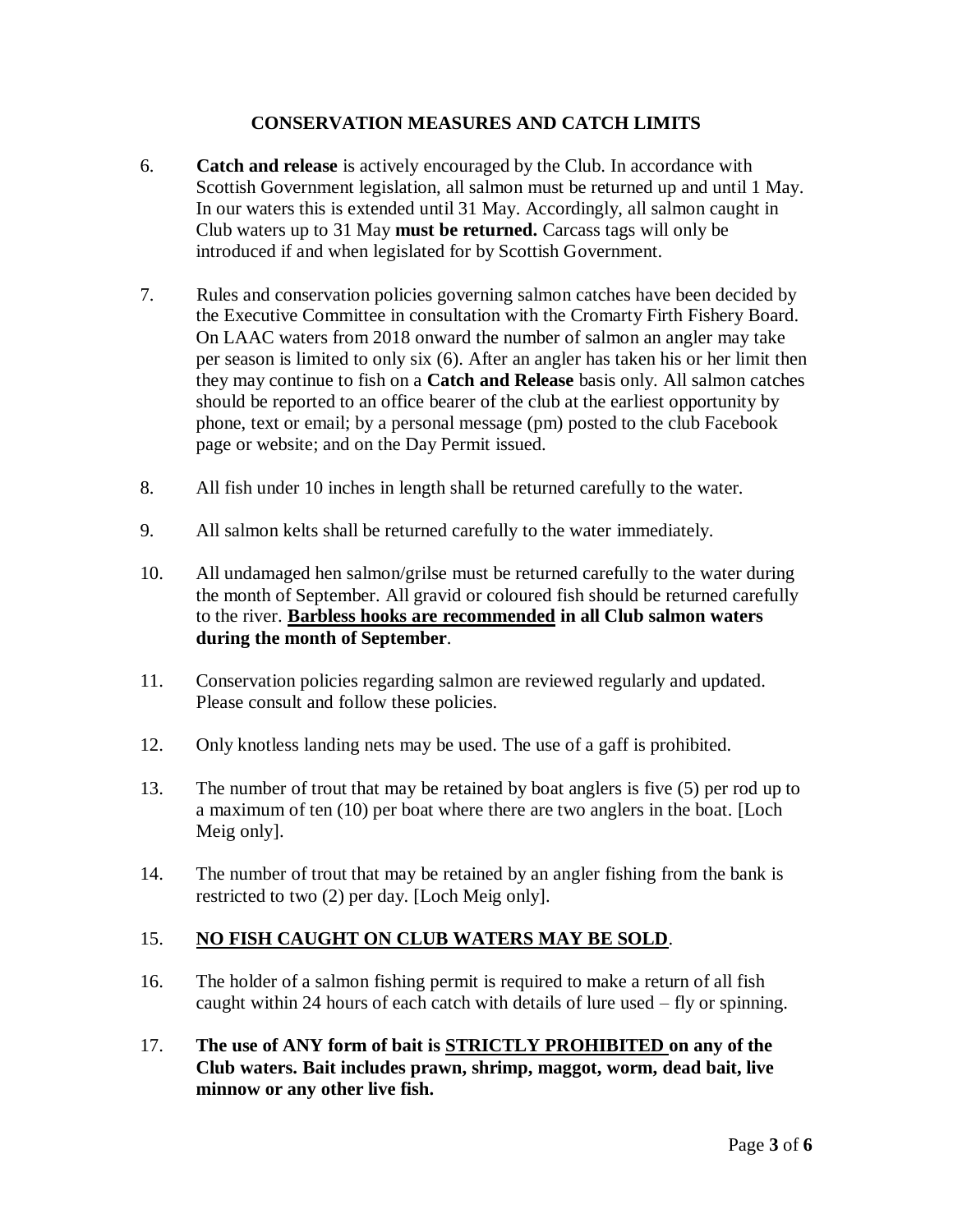#### **CLUB WATERS**

- 18. Members and permit holders are entitled to fish on the under noted fishings according to the Club's rules.
	- **(a) Loch Meig** Bank and boat fishing **traditional fly fishing only.** No trolling of flies is permitted.  $1<sup>st</sup>$  April to 6<sup>th</sup> October – no booking is necessary for bank fishing. Four boats are available on this loch and these must be booked in advance from the Club's booking agents and a permit obtained for their use. Sunday fishing is permitted. The Club also has a Wheelyboat on this loch for use by disabled anglers.
	- **(b) Loch Achonachie** Bank and boat fishing **fly & spinning permitted for Salmon, brown trout and sea trout.** 1<sup>st</sup> April to  $30<sup>th</sup>$  September – no booking is necessary for bank fishing. Two boats are available on this loch and these must be booked in advance from the Club's booking agents and a permit obtained for their use. Salmon may be taken from this loch. **Sunday** fishing is permitted from 2016 but for **FLY FISHING ONLY**
	- (c) Loch Scardroy Bank and boat fishing  $-$  fly  $\&$  spinning  $1<sup>st</sup>$  April to 30<sup>th</sup> September no booking is necessary for bank fishing **but** bank fishing is permitted. Two boats are available on this loch and these must be booked in advance from the Club's booking agents and a permit obtained for their use. Sunday fishing is permitted.
	- **(d) Upper Conon River** Bank fishing (both banks) **fly and spinning permitted for Salmon, brown trout and sea trout**. 1<sup>st</sup> April to  $30<sup>th</sup>$  September – there are three (3) rods per beat allowed on the four beats (2 north and 2 south) on the river. **Spinning is permitted only** when the Lochluichart Power Station is generating. Pools should be shared equally and normal fishing etiquette should be observed. Permits must be booked in advance from the Club's booking agents. Sunday fishing is **NOT** permitted.
	- **(e) Upper Blackwater** Bank fishing (both banks) **fly and spinning** permitted for salmon and brown trout.  $1<sup>st</sup>$  April to 30<sup>th</sup> September for trout and salmon. There are nine ( **9** )rods allowed on the Upper Blackwater which is a roving beat on both sides of the river. **Spinning is permitted only when the red marker is covered.** (The Club water extends from the pool immediately above Rogie Falls to the pool where the water flows out of Loch Na Croic). *Members are strictly forbidden to fish in Loch Na Croic*. Pools should be shared equally and normal fishing etiquette should be observed. Permits must be booked in advance from the Club's booking agents. Sunday fishing for salmon is **NOT** permitted.

*Please Note: When fishing the rivers, anglers must move down each salmon pool by taking a step forward after every cast. On reaching the bottom of a pool, and if the angler wishes to fish the pool again, he/she must take his/her turn again at the head of the pool. On an angler landing a fish, he/she must then move back to the head of the pool and again take his/her turn.*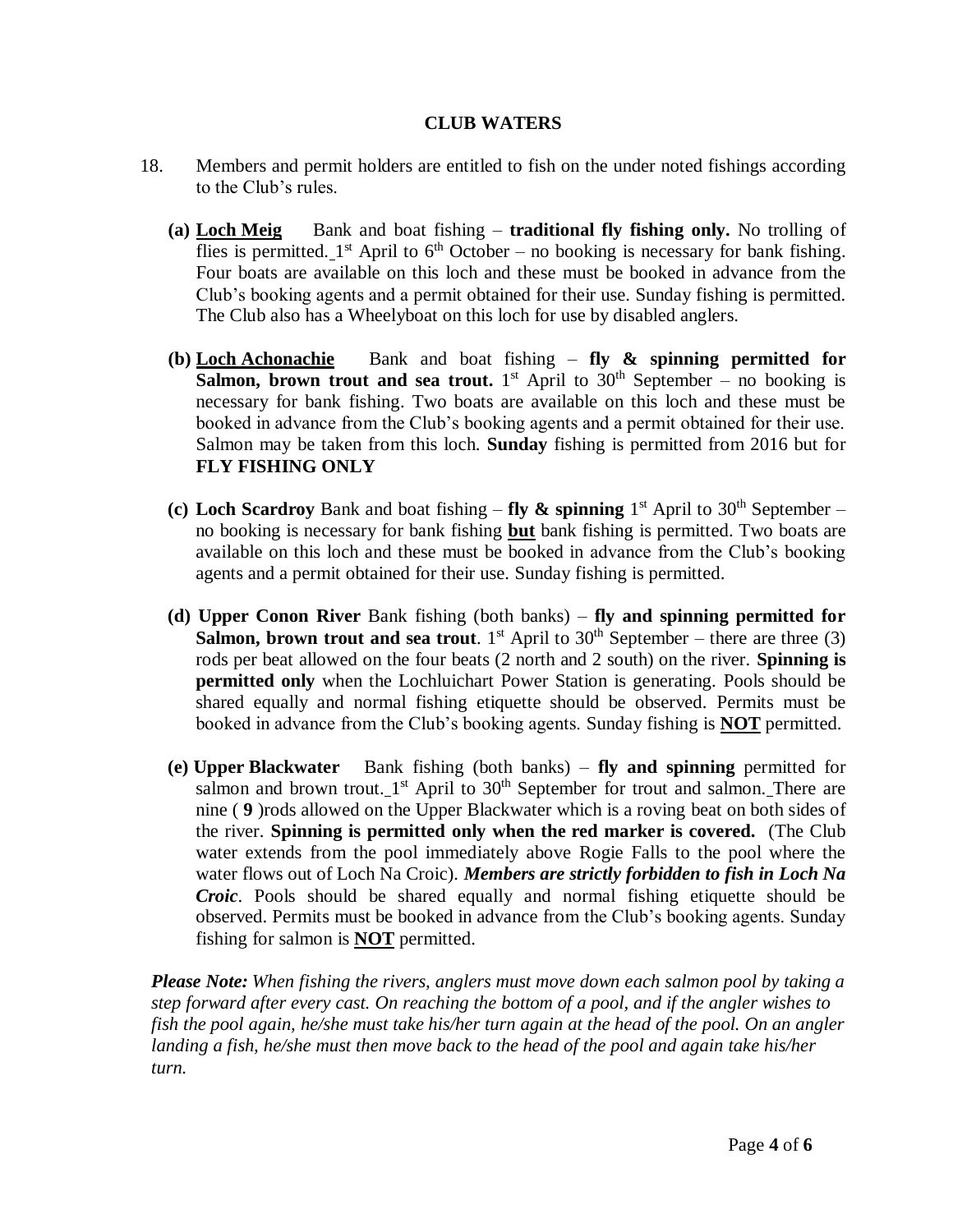#### **GENERAL**

- 19. Permits are available only for the person in whose favour they are granted. Permits are strictly *Non-Transferable.* Only one permit per rod can be granted and issued.
- 20. The holder of a permit, membership card and log book must exhibit it at all times when asked to do so by the River Watcher, Water Bailiff, any member of the Club or other authorized person. Failure to comply may result in being asked to leave the water.
- 21. Holders of daily permits **must complete the catch details on the permit** and return the completed permits to the Club's booking agents at the end of the day's fishing.
- 22. No member may book or have booked on their behalf more than one day's fishing on a particular river beat. A member can then book a further day or session after the permit has expired or on surrender of his or her permit to the ticket agent. Any such booking must be paid for in advance.
- 23. Access to loch banks shall be by routes to be prescribed from time to time.
- 24. All reasonable precautions must be taken to prevent disturbance to stock and game and no dogs should accompany anglers. All gates should be closed after opening.
- 25. No fires must be lit on loch or river banks and no litter should be left behind on banks or in the fishing huts. All litter – **especially discarded line** – should be taken away and disposed of safely at home. **PLEASE REMEMBER THAT IT IS AGAINST THE LAW TO LITTER.**
- 26. All boats used **must** be returned to the mooring from whence they were taken and secured properly. Keys for boat padlocks and gates must be returned to the booking agents from where they were collected.
- 27. Application for renewal of Membership, with the appropriate subscription fee, must be in the hands of the Treasurer not later than  $31<sup>st</sup>$  March each year. Late receipt of renewal applications will result in a £5.00 surcharge being applied. Any membership not renewed by  $[1^{\text{st}}]$  June] will be treated as lapsed. The lapsed membership will be treated as a new application if the former member wishes to join again.
- 28. In addition to the new requirements for salmon catches, members must keep an accurate record of all fish caught, retained and returned during the season and make a return of these details to the Club Secretary by 1 November each year. Nil returns are required.  $\ldots \ldots$